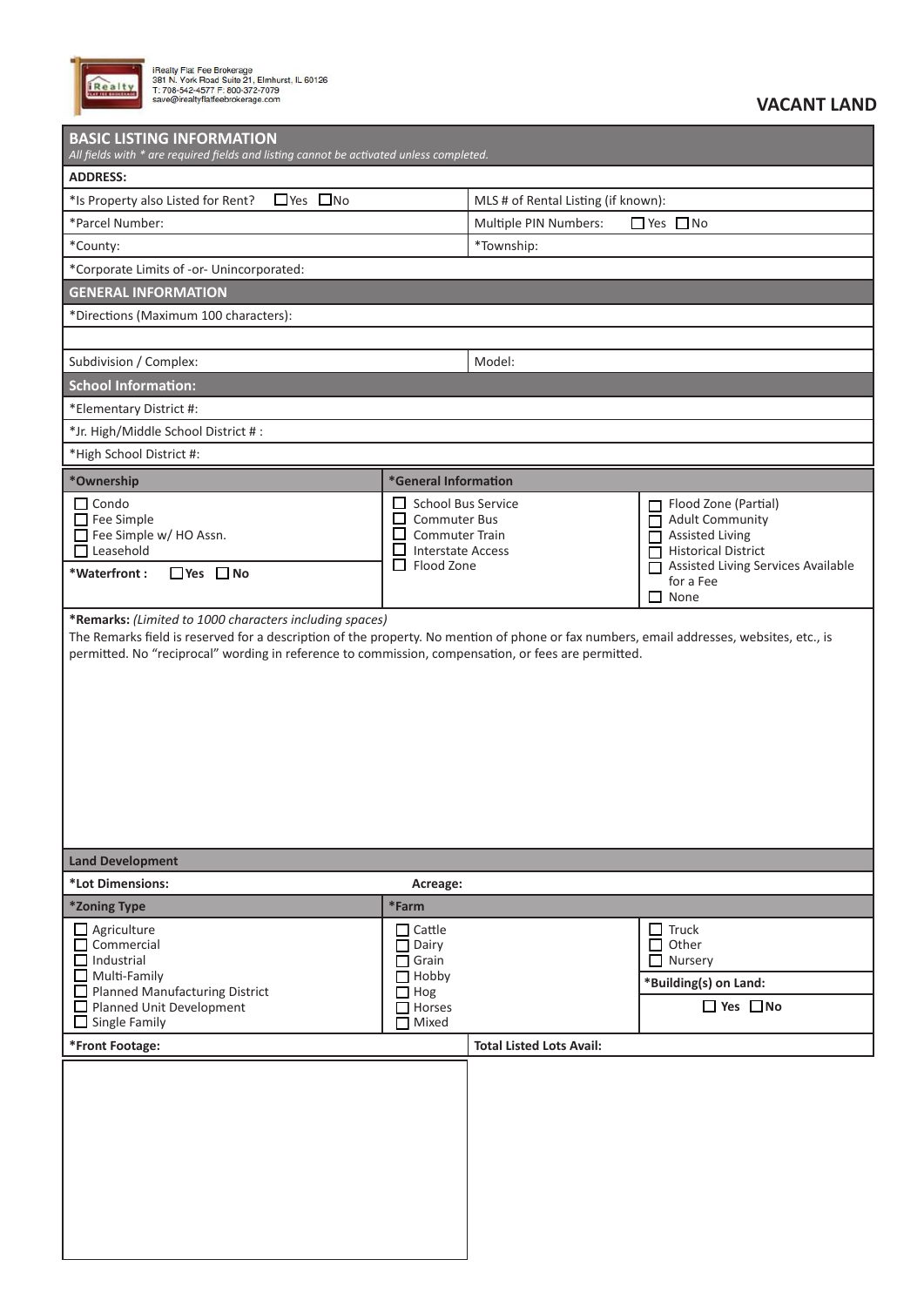|                                                                                                                                                                                | <b>Lot Size</b>                                                                                                                                                                                                                                                                                                                                                                                                               |                                                                                                                                                                                                                                                                                                                                                                                 | <b>Lot Size Source</b>                                                                                                                                         |                                                                                                                                                                                                                                                                                                                                                                                                                                                                                                                                                 |                                                                                                     |                                                                                                                                                                                                                                                                                                                                                                                                                                                                                                                                                                                                                                                                                                                         |  |                                                                                                                                                                                                                                                                                                                                                                                                                                                                                                                                                                                                                                                                                               |                                                                                                                                                                                                                                                                                                                                                                                                                                                                                                                         |  |
|--------------------------------------------------------------------------------------------------------------------------------------------------------------------------------|-------------------------------------------------------------------------------------------------------------------------------------------------------------------------------------------------------------------------------------------------------------------------------------------------------------------------------------------------------------------------------------------------------------------------------|---------------------------------------------------------------------------------------------------------------------------------------------------------------------------------------------------------------------------------------------------------------------------------------------------------------------------------------------------------------------------------|----------------------------------------------------------------------------------------------------------------------------------------------------------------|-------------------------------------------------------------------------------------------------------------------------------------------------------------------------------------------------------------------------------------------------------------------------------------------------------------------------------------------------------------------------------------------------------------------------------------------------------------------------------------------------------------------------------------------------|-----------------------------------------------------------------------------------------------------|-------------------------------------------------------------------------------------------------------------------------------------------------------------------------------------------------------------------------------------------------------------------------------------------------------------------------------------------------------------------------------------------------------------------------------------------------------------------------------------------------------------------------------------------------------------------------------------------------------------------------------------------------------------------------------------------------------------------------|--|-----------------------------------------------------------------------------------------------------------------------------------------------------------------------------------------------------------------------------------------------------------------------------------------------------------------------------------------------------------------------------------------------------------------------------------------------------------------------------------------------------------------------------------------------------------------------------------------------------------------------------------------------------------------------------------------------|-------------------------------------------------------------------------------------------------------------------------------------------------------------------------------------------------------------------------------------------------------------------------------------------------------------------------------------------------------------------------------------------------------------------------------------------------------------------------------------------------------------------------|--|
|                                                                                                                                                                                | □ Less Than .25 Acre<br>■ .25-.49 Acre<br>.50-.99 Acre<br>1.0-1.99 Acres<br>п<br>2.0-2.99 Acres<br>3.0-3.99 Acres<br>4.0-4.99 Acres<br>□<br>2.0-4.99 Acres<br>$5.0 - 5.99$ Acres<br>6.0-7.99 Acres<br>□<br>$\Box$ 8.0-9.99 Acres<br>5.0-9.99 Acres<br>$10+$ Acres<br>ப<br>$\Box$<br>Oversized Chicago Lot<br>$\Box$ Standard Chicago Lot                                                                                      |                                                                                                                                                                                                                                                                                                                                                                                 | County Records<br>$\Box$ Builder<br>$\Box$ Appraisal<br>$\Box$ Other<br>$\Box$ Deed<br>$\Box$ Listing Agent<br>$\Box$ Owner<br>$\Box$ Survey                   | <b>Land Description</b><br>$\Box$ Beach<br>$\Box$ Common Grounds<br>$\Box$ Cleared<br>$\Box$ Flag Lot<br>$\Box$ Floodplain<br>$\Box$ Wetland/s<br>$\Box$ Floodway<br>$\Box$ Horses Allowed<br>$\Box$ Irregular<br>Landscaped Professionally<br>$\Box$ Level<br>$\Box$ Pasture<br>$\Box$ Wooded<br>$\Box$ Pond/Lake<br>$\Box$ Rolling Rural<br>$\Box$ Sloping<br>$\Box$ Stream<br>$\Box$ Terraced<br>$\Box$ Tillable<br>$\Box$ Walk-out                                                                                                          |                                                                                                     | □ Dimensions to Center of Road                                                                                                                                                                                                                                                                                                                                                                                                                                                                                                                                                                                                                                                                                          |  | <b>Land Amenities</b><br>Children's Play Yard<br>$\Box$<br>$\Box$<br>Clubhouse<br><b>Curbs and Gutters</b><br>$\Box$<br>Dock-Community<br>$\Box$<br>$\Box$<br>Fencing<br>$\Box$<br>Garbage Removal<br>Horse-Community Barn<br>$\Box$<br>□<br>Horse Riding Area<br><b>Horse Riding Trails</b><br>$\Box$<br>$\Box$<br><b>Landing Strip</b><br>$\Box$<br>Lawn Care<br>$\Box$<br>Lighting/Exterior<br>$\Box$<br>Park/Playground<br>□<br>Pond/Lake<br>□<br>Pool<br>$\Box$<br><b>Security Entrance</b><br>$\Box$<br>Sidewalks<br>□<br>Snow Removal<br>Storage Tanks (Abv Ground)<br>$\Box$<br>Storage Tanks (Blw Ground)<br>$\Box$<br>Tennis Court/s<br>$\Box$<br><b>Water Rights</b><br>□<br>Other |                                                                                                                                                                                                                                                                                                                                                                                                                                                                                                                         |  |
|                                                                                                                                                                                | <b>Lot Description</b>                                                                                                                                                                                                                                                                                                                                                                                                        |                                                                                                                                                                                                                                                                                                                                                                                 |                                                                                                                                                                |                                                                                                                                                                                                                                                                                                                                                                                                                                                                                                                                                 |                                                                                                     |                                                                                                                                                                                                                                                                                                                                                                                                                                                                                                                                                                                                                                                                                                                         |  |                                                                                                                                                                                                                                                                                                                                                                                                                                                                                                                                                                                                                                                                                               |                                                                                                                                                                                                                                                                                                                                                                                                                                                                                                                         |  |
|                                                                                                                                                                                | Beach<br>П<br>Chain of Lakes Frontage<br>П<br>Channel Front<br><b>Common Grounds</b><br>П<br>Corner<br>П<br>Cul-de-sac<br>Dimensions to Center of Road<br><b>Fenced Yard</b><br>Forest Preserve Adjacent<br>Golf Course Lot<br>ΙI<br>Nature Preserve Adjacent<br>Wetlands Adjacent<br><b>Horses Allowed</b>                                                                                                                   |                                                                                                                                                                                                                                                                                                                                                                                 | Irregular<br>□<br>Lake Front<br>П<br>П<br>Paddock<br>$\Box$<br>$\Box$<br>$\Box$<br>Pond<br>Pasture<br>□<br>□<br>Sidewalks<br>$\Box$<br>П<br><b>River Front</b> | Landscaped Professionally<br>Legal Non-Conforming<br>Park Adjacent<br>Partial Fencing<br>Streetlights<br>Waterfront Lot                                                                                                                                                                                                                                                                                                                                                                                                                         | $\Box$ Stream<br><b>Water View</b><br><b>□</b> Wooded<br>Rear of Lot<br>$\Box$ Creek<br>$\Box$ Dock | $\Box$ Water Rights<br><b>■</b> Mature Trees<br>□ Backs to Public GRND<br>Backs to Open Grnd<br>□ Backs to Trees/Woods<br>Chain Link Fence<br><b>□Electric Fence</b>                                                                                                                                                                                                                                                                                                                                                                                                                                                                                                                                                    |  | Garden<br>1 Infill Lot<br>$\Box$ Fence-Invisible Pet<br>$\sqcap$ Lake Access<br>Other<br>$\Box$ Pie Shaped Lot<br><b>Views</b><br>$\Box$ Spring<br>$\Box$ Sloped<br>$\Box$ Water Garden                                                                                                                                                                                                                                                                                                                                                                                                                                                                                                       | Adjoins Government Land<br>Woven Wire Fence                                                                                                                                                                                                                                                                                                                                                                                                                                                                             |  |
| *Current Use                                                                                                                                                                   |                                                                                                                                                                                                                                                                                                                                                                                                                               |                                                                                                                                                                                                                                                                                                                                                                                 |                                                                                                                                                                |                                                                                                                                                                                                                                                                                                                                                                                                                                                                                                                                                 |                                                                                                     | <b>Potential Use</b>                                                                                                                                                                                                                                                                                                                                                                                                                                                                                                                                                                                                                                                                                                    |  |                                                                                                                                                                                                                                                                                                                                                                                                                                                                                                                                                                                                                                                                                               | Location                                                                                                                                                                                                                                                                                                                                                                                                                                                                                                                |  |
| $\Box$ Condominium<br>$\mathbf{\mathop{\sqsubseteq} }$ Estate<br>$\Box$ Industrial/Mfg<br>$\Box$ Liquor License<br>$\Box$ Platted<br>$\Box$ Recreational<br>$\Box$ Special Use | $\Box$ Agricultural/Land Only<br>Agricultural/W Bldg<br>Commercial<br>Conditional Use<br>$\Box$ Legal Non Conforming<br>$\Box$ Mobile Home<br>$\Box$ Non Conforming<br>$\Box$ No Development Status<br>$\Box$ Office and Research<br>Planned Unit Development<br>$\Box$ Residential-Estate<br>$\Box$ Residential-Multi-Family<br>■ Residential-Single Family<br>■ Retail<br>■ C<br><b>□</b> Zoning Change Required<br>□ Other | $\Box$ Automotive<br>$\Box$ Campground<br>$\Box$ Cattle<br>$\Box$ Row Crops<br>Car Wash<br>ப<br>⊔<br>Daycare<br>$\Box$<br>$\Box$ Funeral Home<br>□<br>Garage<br>$\Box$<br>Grazing<br>$\Box$ Hogs<br>$\Box$ Horses<br>$\Box$ Hospital<br>Laundromat<br>□<br>Livestock<br>$\Box$ Land Only<br>$\Box$ Manufacturing<br>$\Box$ Medical/Dental<br>$\Box$ Meeting Hall<br>Motel/Hotel | $\Box$ Place of Worship<br>□ Convenience Store<br>Grocery store<br>Restaurant/bar                                                                              | $\Box$ N/A<br>$\Box$ Nursing Home<br>$\Box$ Nursery<br>□ Office/General<br>$\Box$ Office<br>$\Box$ Orchard<br>$\Box$ Other<br>$\Box$ Other Type Operation<br>□<br>Pasture<br>Personal Service<br>$\Box$ Poultry<br>Professional Service<br>$\Box$ Residential<br>$\Box$ Restaurant<br>□<br>Retreat<br>RV Park<br>$\Box$ School<br>Service Center/Wrhs<br>Shopping Center<br>Self Storage<br>$\Box$ Service<br>Service/gas Station<br>Tenant/Leased<br>$\Box$ Tree Farm<br>Truck Garage<br>Unimproved<br>$\Box$ Warehouse<br>Wholesale Operation |                                                                                                     | $\Box$ Agricultural/Land Only<br>Agricultural/W Bldg<br>$\Box$ Commercial<br><b>Conditional Use</b><br>ப<br>Condominium<br>$\Box$ Estate<br>$\Box$ Industrial/Mfg<br>$\Box$ Legal Non Conforming<br>□<br>Liquor License<br>Mobile Home<br>ΙI<br>Non Conforming<br>No Development Status<br>Office and Research<br>$\Box$<br>Planned Unit Development<br>$\Box$<br>Platted<br>$\Box$<br>Recreational<br>Residential-Estate<br>Residential-Multi-Family<br>Residential-Single Family<br>□<br>Retail<br>□<br>Special Use<br>Zoning Change Required<br>□<br>Other<br>□<br>Horses<br>$\Box$ Hunting<br>Livestock<br>$\Box$<br>Manufactured Home<br>⊔<br>Residential<br><b>Residential Lots</b><br>ப<br>$\Box$ Tenant Farming |  |                                                                                                                                                                                                                                                                                                                                                                                                                                                                                                                                                                                                                                                                                               | $\Box$ Central Business District<br>□ Channel Front<br>$\Box$ Commercial Business Park<br>$\Box$ Corner<br>$\Box$ Cul De Sac<br>Forest Preserve Adjacent<br>Golf Course Lot<br>Industrial Area<br>$\mathsf{L}$<br><b>Industrial Park</b><br>□<br>$\Box$ Lake Front<br>Mixed Use Area<br>П<br>Office Park<br>$\mathbf{L}$<br>Out Lot of Shopping<br>П<br>Center<br>П<br>Park Adjacent<br>$\Box$<br>$\Box$ Riverfront<br><b>Shopping Mall</b><br>П<br><b>Shopping Strip</b><br>П<br><b>Water Front</b><br>П<br>Water View |  |